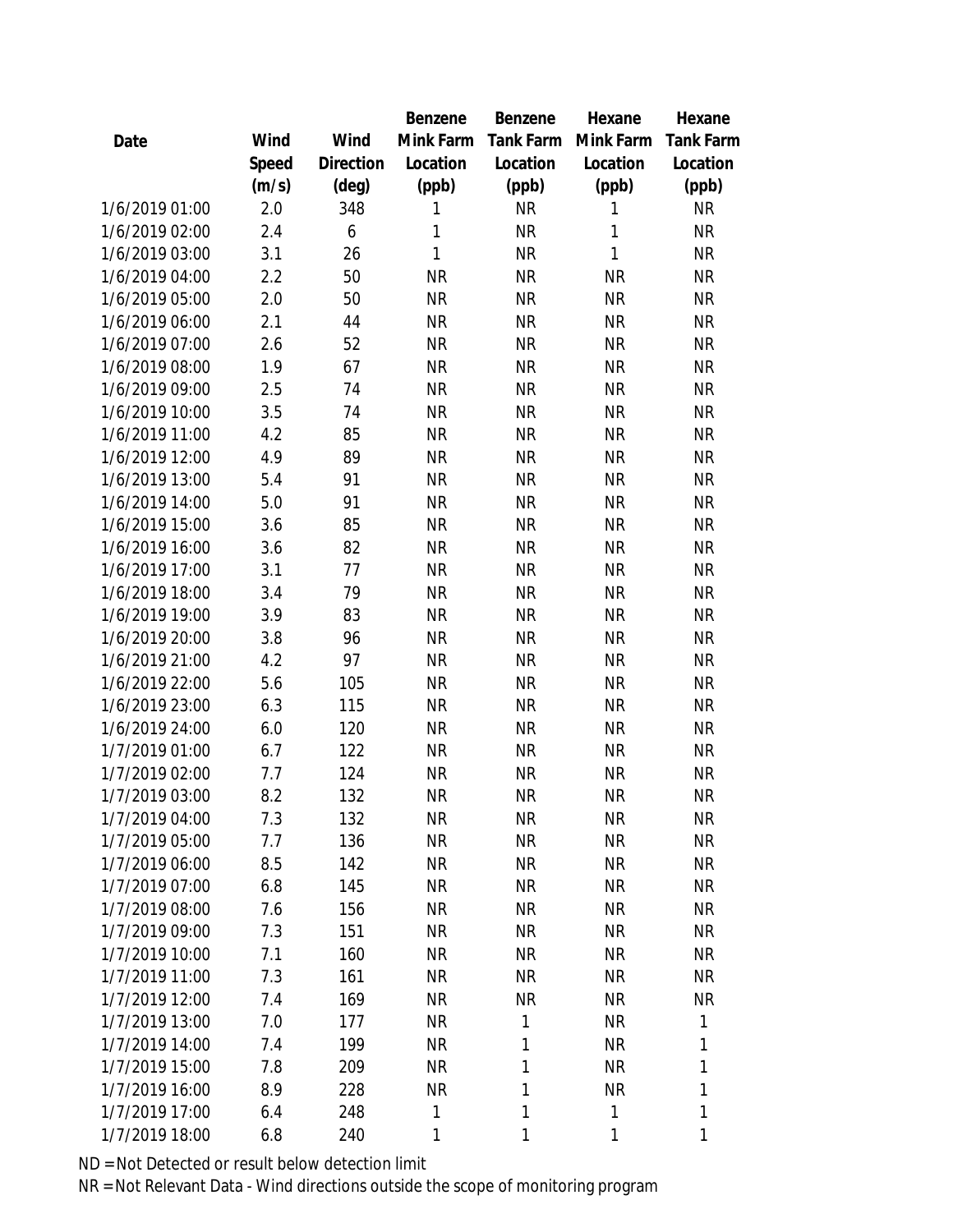|                |       |           | Benzene   | Benzene   | Hexane    | Hexane    |
|----------------|-------|-----------|-----------|-----------|-----------|-----------|
| Date           | Wind  | Wind      | Mink Farm | Tank Farm | Mink Farm | Tank Farm |
|                | Speed | Direction | Location  | Location  | Location  | Location  |
|                | (m/s) | (deg)     | (ppb)     | (ppb)     | (ppb)     | (ppb)     |
| 1/7/2019 19:00 | 6.1   | 251       | 1         | 1         | 1         | 1         |
| 1/7/2019 20:00 | 5.3   | 270       | 1         | 1         | 1         | 1         |
| 1/7/2019 21:00 | 5.5   | 279       | 1         | <b>NR</b> | 1         | <b>NR</b> |
| 1/7/2019 22:00 | 3.8   | 271       | 1         | 1         | 1         | 1         |
| 1/7/2019 23:00 | 3.8   | 263       | 1         | 1         | 1         | 1         |
| 1/7/2019 24:00 | 3.9   | 252       | 1         | 1         | 1         | 1         |
| 1/8/2019 01:00 | 3.4   | 256       | 1         | 1         | 1         | 1         |
| 1/8/2019 02:00 | 3.0   | 256       | 1         | 1         | 1         | 1         |
| 1/8/2019 03:00 | 3.9   | 256       | 1         | 1         | 1         | 1         |
| 1/8/2019 04:00 | 3.2   | 230       | 1         | 1         | 1         | 1         |
| 1/8/2019 05:00 | 3.6   | 214       | <b>NR</b> | 1         | <b>NR</b> | 1         |
| 1/8/2019 06:00 | 3.3   | 203       | <b>NR</b> | 1         | <b>NR</b> | 1         |
| 1/8/2019 07:00 | 3.6   | 198       | <b>NR</b> | 1         | <b>NR</b> | 1         |
| 1/8/2019 08:00 | 3.3   | 186       | <b>NR</b> | 1         | <b>NR</b> | 1         |
| 1/8/2019 09:00 | 3.1   | 183       | <b>NR</b> | 1         | <b>NR</b> | 1         |
| 1/8/2019 10:00 | 3.5   | 232       | 1         | 1         | 1         | 1         |
| 1/8/2019 11:00 | 4.9   | 275       | 1         | 1         | 1         | 1         |
| 1/8/2019 12:00 | 6.4   | 320       | 1         | <b>NR</b> | 1         | <b>NR</b> |
| 1/8/2019 13:00 | 6.2   | 321       | 1         | <b>NR</b> | 1         | <b>NR</b> |
| 1/8/2019 14:00 | 6.8   | 297       | 1         | <b>NR</b> | 1         | <b>NR</b> |
| 1/8/2019 15:00 | 7.7   | 297       | 1         | <b>NR</b> | 1         | <b>NR</b> |
| 1/8/2019 16:00 | 7.6   | 291       | 1         | <b>NR</b> | 1         | <b>NR</b> |
| 1/8/2019 17:00 | 8.0   | 279       | 1         | <b>NR</b> | 1         | <b>NR</b> |
| 1/8/2019 18:00 | 6.6   | 284       | 1         | <b>NR</b> | 1         | <b>NR</b> |
| 1/8/2019 19:00 | 7.2   | 284       | 1         | <b>NR</b> | 1         | <b>NR</b> |
| 1/8/2019 20:00 | 7.8   | 292       | 1         | <b>NR</b> | 1         | <b>NR</b> |
| 1/8/2019 21:00 | 8.5   | 296       | 1         | <b>NR</b> | 1         | <b>NR</b> |
| 1/8/2019 22:00 | 8.5   | 305       | 1         | <b>NR</b> | 1         | <b>NR</b> |
| 1/8/2019 23:00 | 8.6   | 303       | 1         | <b>NR</b> | 1         | <b>NR</b> |
| 1/8/2019 24:00 | 7.8   | 301       | 1         | <b>NR</b> | 1         | <b>NR</b> |
| 1/9/2019 01:00 | 8.4   | 307       | 1         | <b>NR</b> | 1         | <b>NR</b> |
| 1/9/2019 02:00 | 7.8   | 311       | 1         | <b>NR</b> | 1         | <b>NR</b> |
| 1/9/2019 03:00 | 6.7   | 305       | 1         | <b>NR</b> | 1         | <b>NR</b> |
| 1/9/2019 04:00 | 7.1   | 302       | 1         | <b>NR</b> | 1         | <b>NR</b> |
| 1/9/2019 05:00 | 7.2   | 306       | 1         | <b>NR</b> | 1         | <b>NR</b> |
| 1/9/2019 06:00 | 7.4   | 305       | 1         | <b>NR</b> | 1         | <b>NR</b> |
| 1/9/2019 07:00 | 6.7   | 309       | 1         | <b>NR</b> | 1         | <b>NR</b> |
| 1/9/2019 08:00 | 6.3   | 304       | 1         | <b>NR</b> | 1         | <b>NR</b> |
| 1/9/2019 09:00 | 6.1   | 307       | 1         | <b>NR</b> | 1         | <b>NR</b> |
| 1/9/2019 10:00 | 6.3   | 321       | 1         | <b>NR</b> | 1         | <b>NR</b> |
| 1/9/2019 11:00 | 6.0   | 310       | 1         | <b>NR</b> | 1         | <b>NR</b> |
| 1/9/2019 12:00 | 5.8   | 314       | 1         | <b>NR</b> | 1         | <b>NR</b> |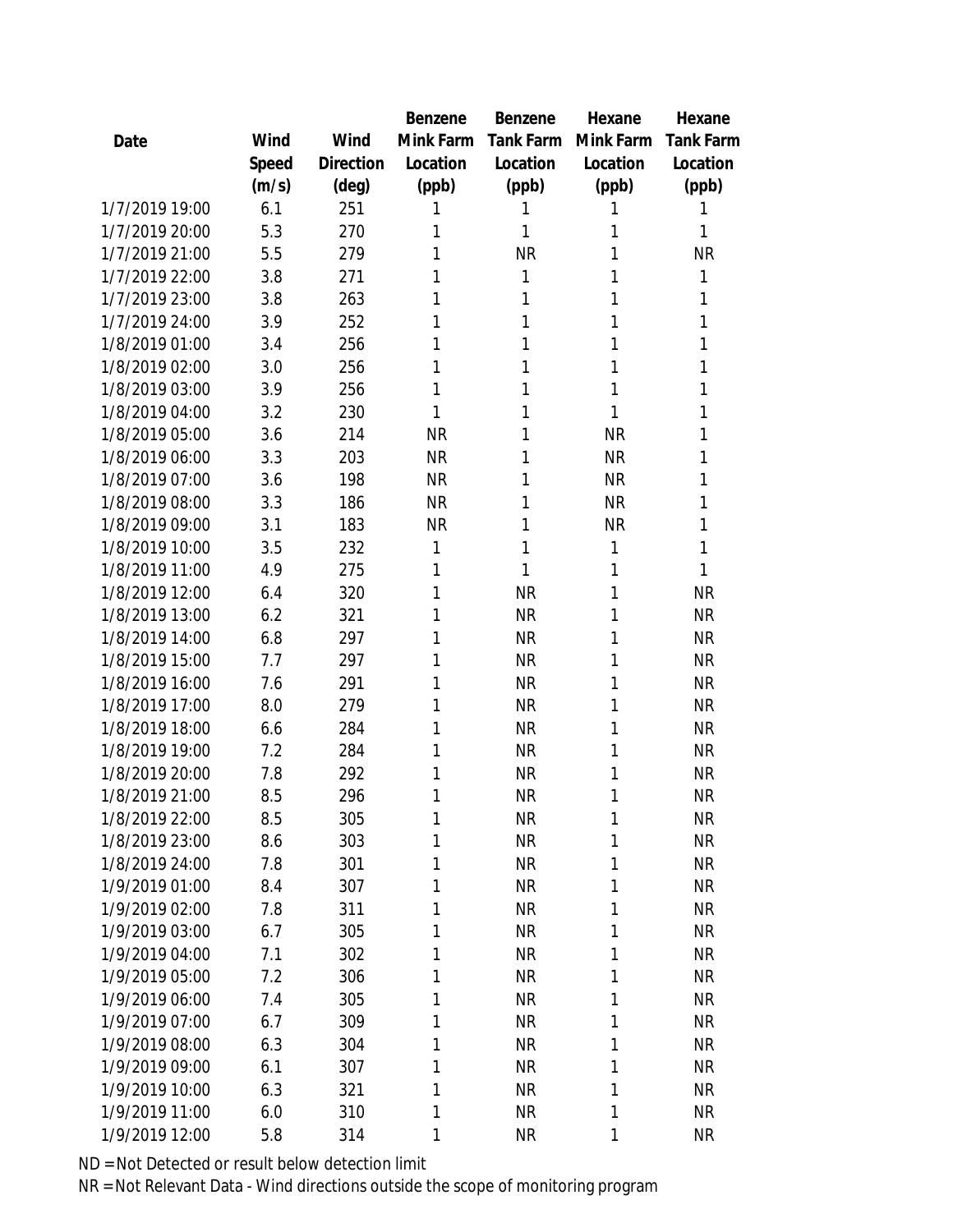|                 |       |           | Benzene   | Benzene   | Hexane    | Hexane    |
|-----------------|-------|-----------|-----------|-----------|-----------|-----------|
| Date            | Wind  | Wind      | Mink Farm | Tank Farm | Mink Farm | Tank Farm |
|                 | Speed | Direction | Location  | Location  | Location  | Location  |
|                 | (m/s) | (deg)     | (ppb)     | (ppb)     | (ppb)     | (ppb)     |
| 1/9/2019 13:00  | 5.6   | 317       | 1         | <b>NR</b> | 1         | <b>NR</b> |
| 1/9/2019 14:00  | 5.6   | 315       | 1         | <b>NR</b> | 1         | <b>NR</b> |
| 1/9/2019 15:00  | 5.7   | 313       | 1         | <b>NR</b> | 1         | <b>NR</b> |
| 1/9/2019 16:00  | 6.0   | 314       | 1         | <b>NR</b> | 1         | <b>NR</b> |
| 1/9/2019 17:00  | 4.8   | 308       | 1         | <b>NR</b> | 1         | <b>NR</b> |
| 1/9/2019 18:00  | 4.4   | 316       | 1         | <b>NR</b> | 1         | <b>NR</b> |
| 1/9/2019 19:00  | 3.1   | 317       | 1         | <b>NR</b> | 1         | <b>NR</b> |
| 1/9/2019 20:00  | 3.3   | 311       | 1         | <b>NR</b> | 1         | <b>NR</b> |
| 1/9/2019 21:00  | 3.5   | 313       | 1         | <b>NR</b> | 1         | <b>NR</b> |
| 1/9/2019 22:00  | 2.9   | 341       | 1         | <b>NR</b> | 1         | <b>NR</b> |
| 1/9/2019 23:00  | 2.9   | 351       | 1         | <b>NR</b> | 1         | <b>NR</b> |
| 1/9/2019 24:00  | 3.2   | 354       | 1         | <b>NR</b> | 1         | <b>NR</b> |
| 1/10/2019 01:00 | 3.2   | 349       | 1         | <b>NR</b> | 1         | <b>NR</b> |
| 1/10/2019 02:00 | 3.1   | 352       | 1         | <b>NR</b> | 1         | <b>NR</b> |
| 1/10/2019 03:00 | 2.8   | 347       | 1         | <b>NR</b> | 1         | <b>NR</b> |
| 1/10/2019 04:00 | 2.3   | 344       | 1         | <b>NR</b> | 1         | <b>NR</b> |
| 1/10/2019 05:00 | 2.4   | 343       | 1         | <b>NR</b> | 1         | <b>NR</b> |
| 1/10/2019 06:00 | 2.3   | 337       | 1         | <b>NR</b> | 1         | <b>NR</b> |
| 1/10/2019 07:00 | 2.3   | 339       | 1         | <b>NR</b> | 1         | <b>NR</b> |
| 1/10/2019 08:00 | 2.2   | 343       | 1         | <b>NR</b> | 1         | ΝR        |
| 1/10/2019 09:00 | 1.4   | 346       | 1         | <b>NR</b> | 1         | <b>NR</b> |
| 1/10/2019 10:00 | 2.2   | 334       | 1         | <b>NR</b> | 1         | <b>NR</b> |
| 1/10/2019 11:00 | 1.9   | 305       | 1         | <b>NR</b> | 1         | <b>NR</b> |
| 1/10/2019 12:00 | 2.3   | 297       | 1         | <b>NR</b> | 1         | <b>NR</b> |
| 1/10/2019 13:00 | 2.0   | 323       | 1         | <b>NR</b> | 1         | <b>NR</b> |
| 1/10/2019 14:00 | 2.1   | 332       | 1         | <b>NR</b> | 1         | <b>NR</b> |
| 1/10/2019 15:00 | 1.1   | 126       | <b>NR</b> | <b>NR</b> | <b>NR</b> | <b>NR</b> |
| 1/10/2019 16:00 | 1.1   | 94        | <b>NR</b> | <b>NR</b> | <b>NR</b> | <b>NR</b> |
| 1/10/2019 17:00 | 1.1   | 96        | <b>NR</b> | <b>NR</b> | <b>NR</b> | <b>NR</b> |
| 1/10/2019 18:00 | 0.9   | 79        | <b>NR</b> | <b>NR</b> | <b>NR</b> | <b>NR</b> |
| 1/10/2019 19:00 | 1.5   | 84        | <b>NR</b> | <b>NR</b> | <b>NR</b> | <b>NR</b> |
| 1/10/2019 20:00 | 1.7   | 88        | <b>NR</b> | NR        | <b>NR</b> | <b>NR</b> |
| 1/10/2019 21:00 | 1.8   | 108       | <b>NR</b> | NR        | <b>NR</b> | <b>NR</b> |
| 1/10/2019 22:00 | 2.0   | 101       | <b>NR</b> | <b>NR</b> | <b>NR</b> | <b>NR</b> |
| 1/10/2019 23:00 | 2.1   | 122       | <b>NR</b> | NR        | <b>NR</b> | <b>NR</b> |
| 1/10/2019 24:00 | 2.5   | 121       | <b>NR</b> | <b>NR</b> | <b>NR</b> | <b>NR</b> |
| 1/11/2019 01:00 | 2.6   | 130       | <b>NR</b> | <b>NR</b> | <b>NR</b> | <b>NR</b> |
| 1/11/2019 02:00 | 2.4   | 157       | <b>NR</b> | <b>NR</b> | <b>NR</b> | <b>NR</b> |
| 1/11/2019 03:00 | 2.0   | 163       | <b>NR</b> | <b>NR</b> | <b>NR</b> | NR        |
| 1/11/2019 04:00 | 2.1   | 181       | NR.       | 1         | <b>NR</b> | 1         |
| 1/11/2019 05:00 | 1.7   | 175       | <b>NR</b> | 1         | <b>NR</b> | 1         |
| 1/11/2019 06:00 | 1.7   | 142       | <b>NR</b> | <b>NR</b> | <b>NR</b> | <b>NR</b> |
|                 |       |           |           |           |           |           |